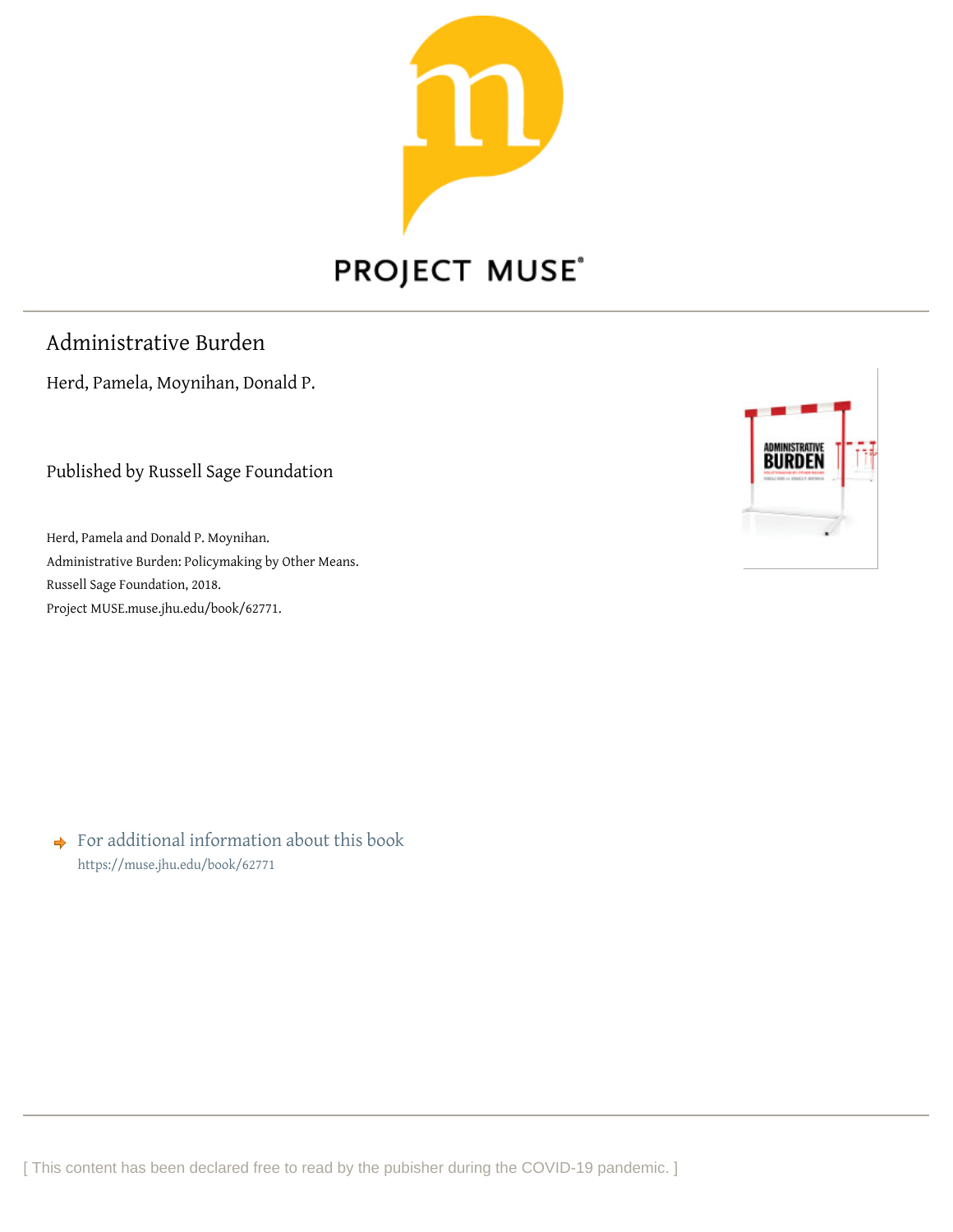# INTRODUCTION

After September 11, amid unimaginable grief, victims' families found themselves awash in paperwork—applying to everything from workers' compensation to private charitable support and life insurance. Meryl Mayo lost her husband in the World Trade Center. In the days following his death, she spent countless hours finding out what financial resources she was eligible for, filling out forms, pulling together documentation, and dealing with officials who offered varying levels of help and sympathy. "'Everything was scattered all over the place. And then I thought about all the things I had to do and all the laundry that was overflowing from the hamper. And I felt so overwhelmed that I broke down so badly, I couldn't even catch my breath. I sat down on the floor, just like, 'I have to do this. I have to cry now.' And I did."1

Yet Mayo remembered one application process as being "refreshingly simple": Social Security. She just had to make a phone call and fill out a simple form online, or, if it were more convenient, she could get help at one of the more than 1,200 Social Security Administration field offices across the country. The first Social Security checks to victims' family members were mailed out on October 3, 2001.

This is a simple example of how we want government to work. A public agency offered a helping hand at a moment when help was desperately needed. All too often, our experience with government is the opposite, characterized by confusion, delay, and frustration. This book is about these administrative burdens, their political and organizational origins, how they affect citizens, and how governments can minimize them.<sup>2</sup>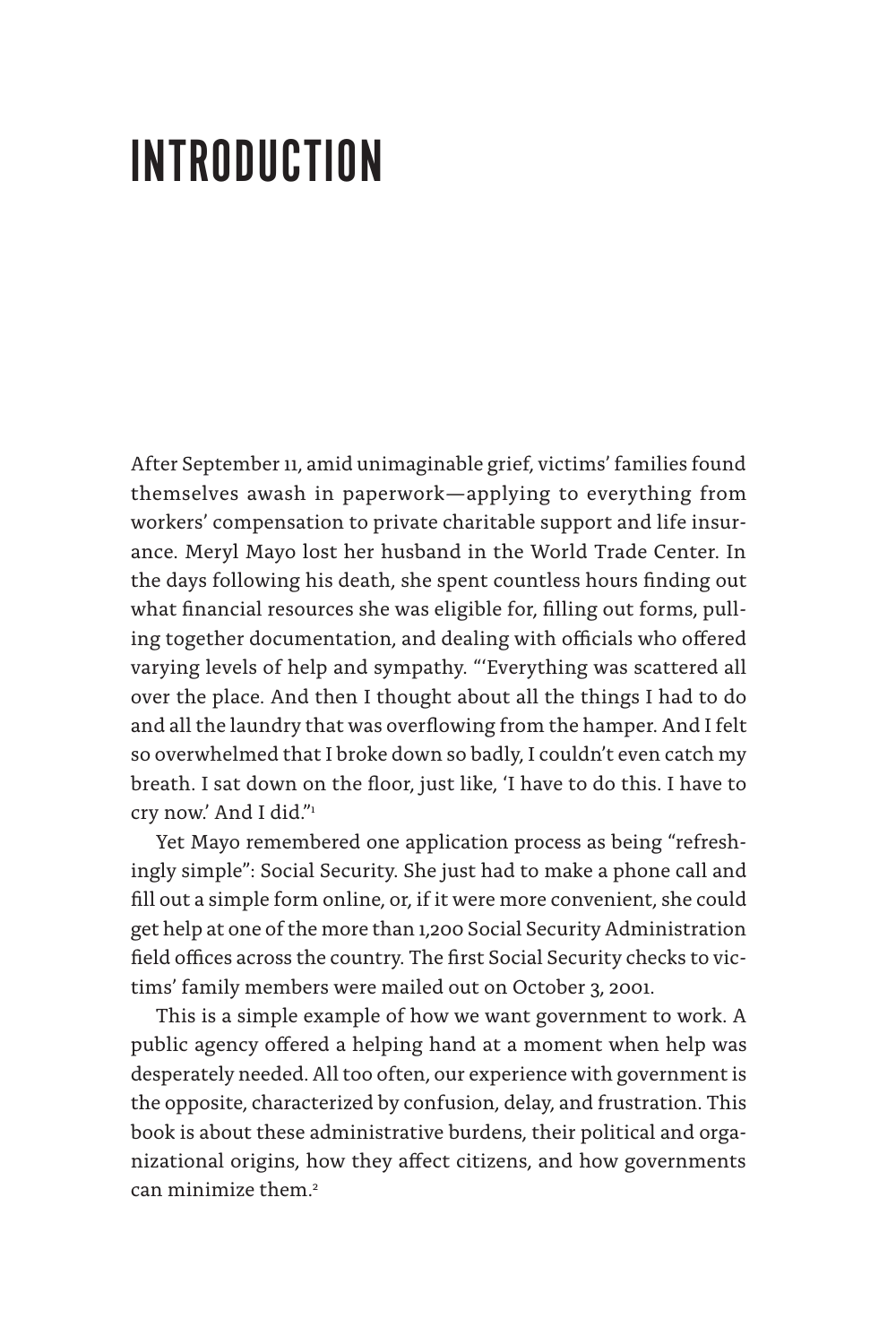#### 2 | ADMINISTRATIVE BURDEN

The term *administrative burden* may evoke images of business regulation or basic bureaucratic encounters, such as renewing a driver's license. But any context in which the state regulates private behavior or structures how individuals seek public services is a venue in which the state may impose burdens on its citizens. We focus on the costs that people encounter when they search for information about public services (learning costs), comply with rules and requirements (compliance costs), and experience the stresses, loss of autonomy, or stigma that come from such encounters (psychological costs). All policies that require citizens to engage with the state will, to varying degrees, create such frictions. Although these burdens vary by policy and by the person experiencing them, the experiences can be minimized in a number of ways. One is to simply reduce burdens, such as trusting someone's word that they are a citizen rather than requiring a document to prove it. Another is to shift burdens away from the individual, and onto the state, by, for example, requiring eligibility workers to tap into administrative databases to establish whether someone is a citizen.

Burdens matter. They affect whether people will be able to exercise fundamental rights of citizenship, such as voting; they affect whether people can access benefits that can improve quality of life, such as health insurance. Burdens can alter the effectiveness of public programs. Social programs often reach only a fraction of their target population, automatically weakening their effectiveness by shutting out those who fail to negotiate the required procedure. Ultimately, administrative burdens are the fine print of the social contract between citizens and their government. They are the nuts and bolts of policy design. The presence of administrative burdens makes the difference as to whether government is experienced as accessible or opaque, simple or bewildering, respectful or antagonistic.

Those who believe that government can act as a progressive force for good in people's lives need to understand the role that administrative burdens play. Many have pushed hard for the expansion of programs and policies that reduce growing inequality. But if those programs bury people in paperwork and fill them with frustration, it undermines not only policy outcomes, but also people's faith in the capacity of government to do anything right. These burdens might seem like the dull minutiae of administration compared with the exciting possibilities in designing a new program, but policy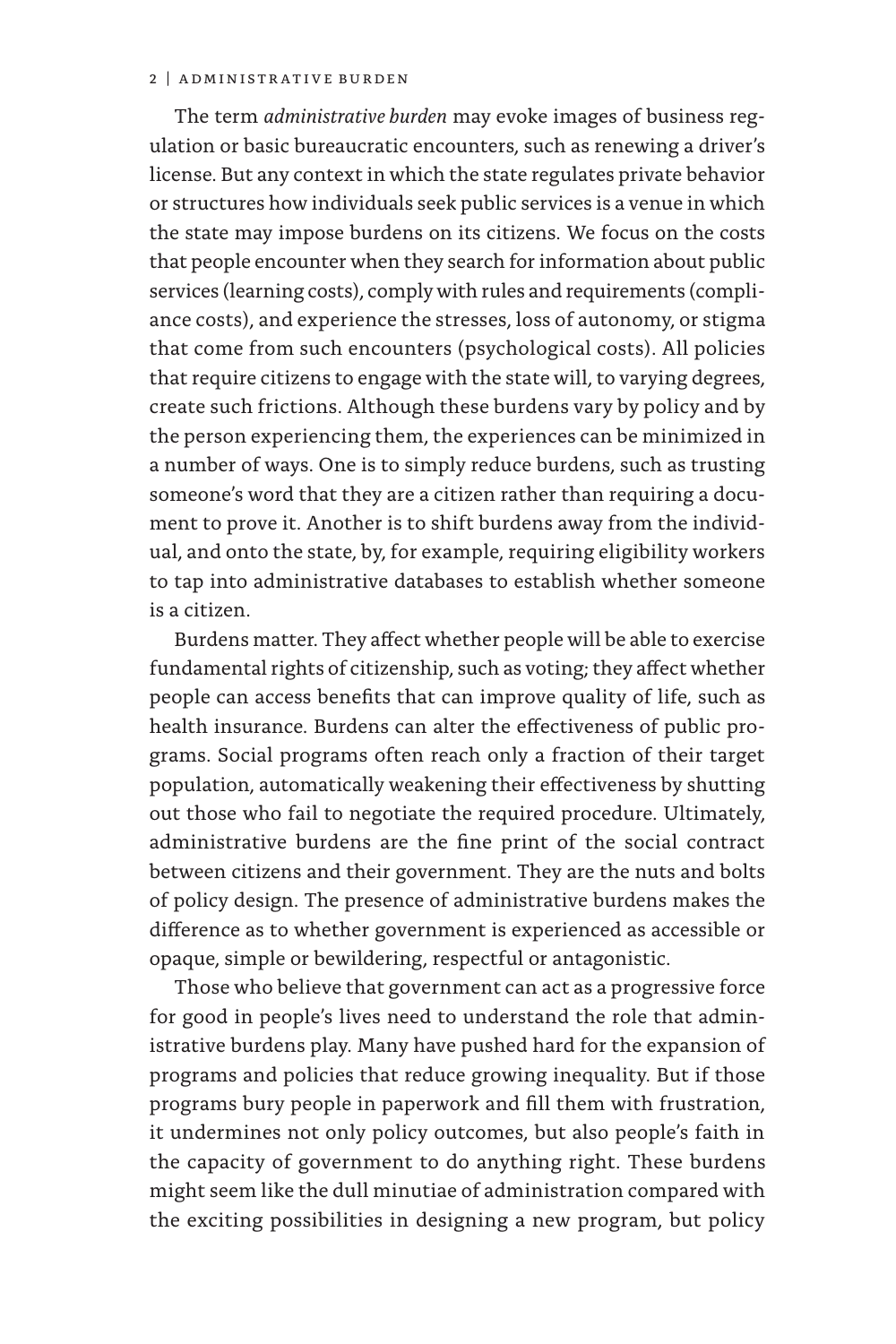designs are not self-executing. Programs must be implemented. In our current age of polarization and declining faith in government, much can be done to improve governance just by focusing on how to reduce administrative burdens in policy design and implementation. Burdens should not matter only to those with an expansive view for the role of government. For conservatives who want government to work efficiently or to cast a less intrusive shadow on the lives of its citizens, understanding administrative burden offers a way to these ends.

Three simple themes reoccur throughout this book. First, burdens are consequential—they make a difference in our lives. The right to vote or access an abortion, or the ability to receive a needed state benefit may depend on the burdens we face. Second, administrative burdens are distributive. They affect some groups more than others, and in doing so, often reinforce inequalities in society. Third, burdens, like public policies themselves, are constructed. Administrative burdens are the product of deliberate choice occurring via political processes and a function of basic administrative capacity. Sometimes the implications of these choices and capacities are understood, sometimes not, but they can always be changed.

## **Burdens Are Consequential**

Administrative burdens are pervasive and consequential in terms of the costs that citizens bear and, in turn, how those costs influence citizens' perceptions of government. We all face some sort of burden. Take taxes: "what we pay for civilized society," according to Justice Oliver Wendell Holmes.3 Tax preparation takes time—a lot of it. The Department of Treasury, by itself, creates 6.7 billion hours of work for taxpayers each year, accounting for nearly 75 percent of the time citizens spend completing federal paperwork.<sup>4</sup> A recent analysis estimated the compliance costs of filing to be about \$1.2 billion, or 1.2 percent of GDP.5

Taxes are also one of the most universal frictions adult citizens encounter with the state. It is no coincidence the Internal Revenue Service is one of the least popular agencies in the U.S. government.<sup>6</sup> Americans do not like paying taxes, but they also do not like the complex process that comes with it. Albert Einstein, when asked about managing his income tax reporting, quipped, "This is a question too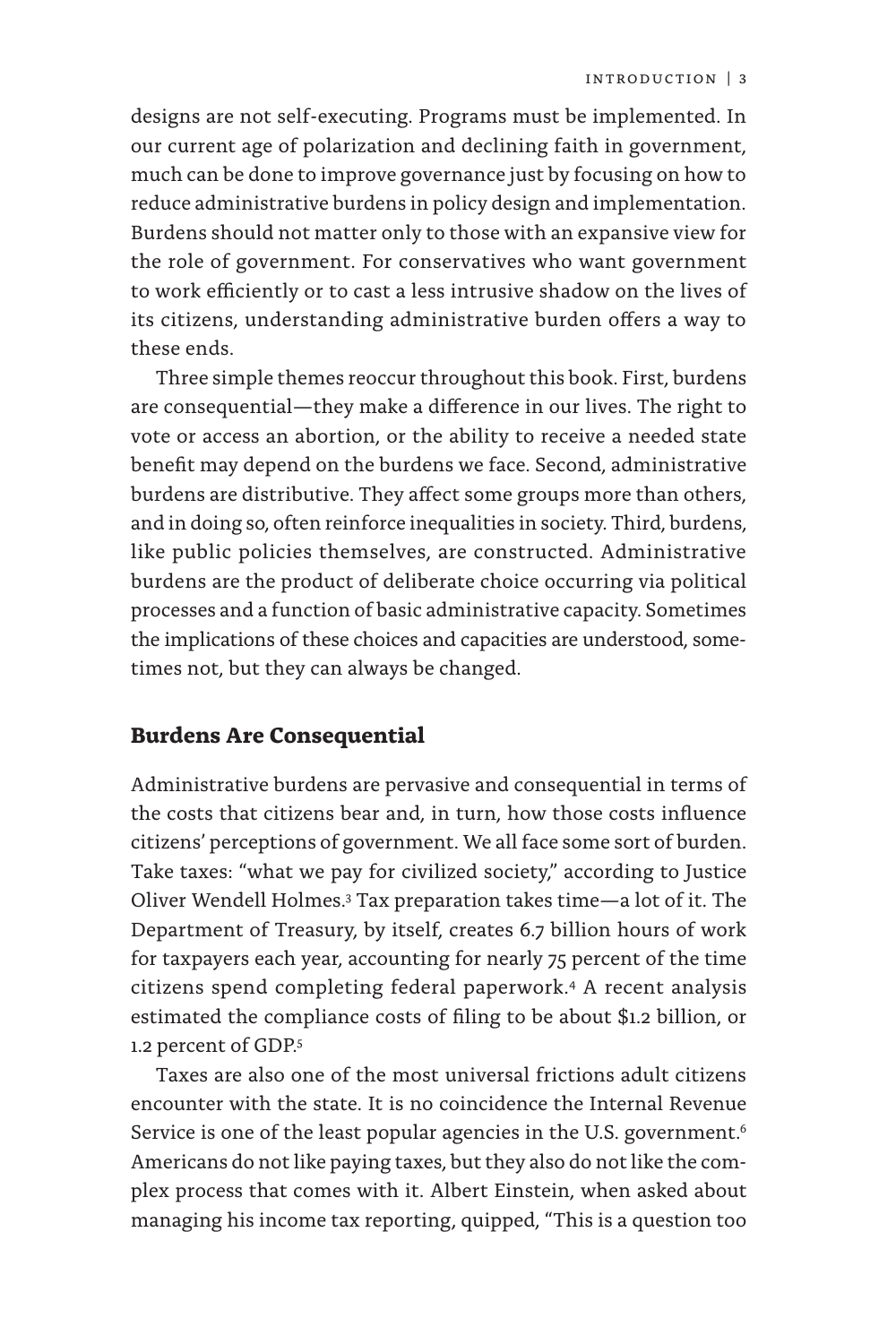difficult for a mathematician, it should be asked of a philosopher."7 People's frustrations are justified because paying taxes could be made simpler.

Burdens matter for whether we gain access to vital resources, such as education. In the United States, burdens affect whether and where a student goes to college. The price of entry for any student requiring financial assistance for college is filling out the onerous Free Application for Federal Student Aid (FAFSA) form—and then understanding and navigating a complicated loan process subsidized by the federal government.<sup>8</sup> Low-income students are especially vulnerable to learning costs relative to their better-advised, higher-income peers. Lacking knowledge about expected financial aid benefits and their eligibility for application fee waivers, poorer students are less likely to apply to selective institutions. As a result, they lose out on the opportunity to win financial support provided by more selective institutions that would make college less costly.9

Burdens are also consequential in that they can, quite literally, determine who is and is not a member of society. Nowhere are these stakes clearer than in the area of immigration. For example, U.S. citizenship applications involve complex paperwork and demanding documentation, application fees, English proficiency, and a naturalization test that requires knowledge of U.S. history. Approximately half of individuals eligible for U.S. naturalization do not apply.<sup>10</sup> Some may simply not want to become U.S. citizens, but surveys suggest that administrative burdens—in the form of perceived language, personal, financial, and administrative barriers—are significant factors in their decision.<sup>11</sup>

Debates about how to address undocumented immigrants also center on burdens. Policymakers are more comfortable with immigrants gaining legal status only when they have overcome an array of barriers. For example, the 2013 Senate-approved bill that remains the closest bipartisan solution yet to this policy issue required immigrants to wait ten years before applying for legal status, plus three additional years for citizenship. Immigrants would also be subject to background checks, required to learn English, provide documentation that they had continuously lived and worked in the United States, and pay a \$1,000 fine plus assessed taxes on top of the usual fees associated with the naturalization process.<sup>12</sup>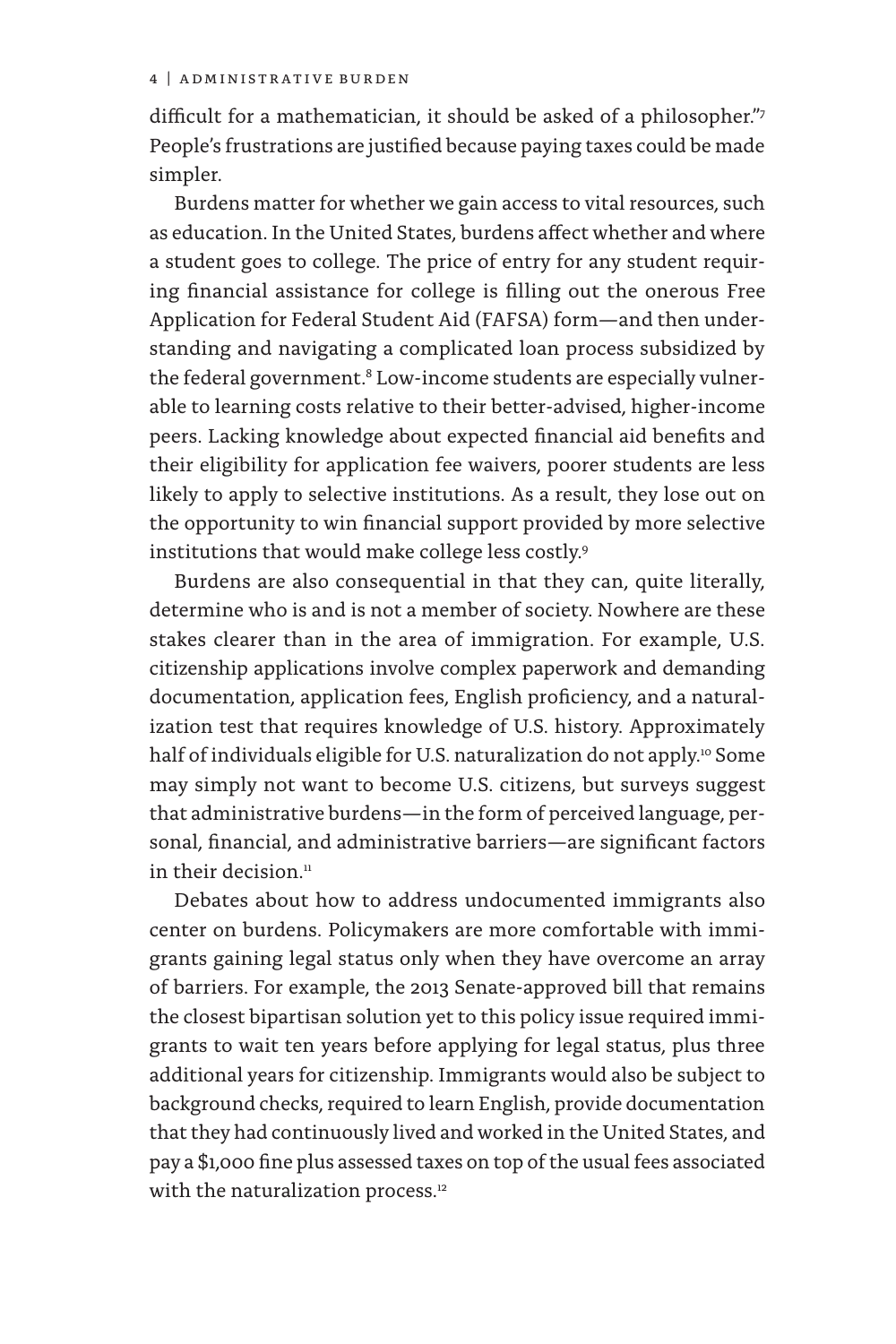In the absence of a national framework for addressing unauthorized immigrants, states have passed their own laws, also using burdens to discourage immigration. For example, in 2010, the Texas Department of Health and Human Services stopped accepting a common and secure Mexican identification (ID) card. As a result, it became more difficult for Mexican nationals to obtain a birth certificate if they had a child in Texas. Having no birth certificate makes it nearly impossible for the child to establish U.S. citizenship and restricts access to public education and nutritional or health services that have long-term positive effects on development.<sup>13</sup> A simple decision on documentation thereby has potentially enormous consequences for these children and families.

For some immigrants, burdens are a matter of life and death. Take the case of Jewish people seeking to exit Germany and come to the United States in the run-up to World War II. Rather than publicly deny Jews access to the country, policymakers instead relied on the burdens inherent in immigration laws to exclude them. The United States had an annual quota of between twenty-six thousand to twentyseven thousand slots for German immigrants between 1932 and 1938, but that quota was never filled before 1938—indeed, two-thirds of the quota was unfulfilled during that time.14 Immigrants who sought to enter the United States were stymied by an almost impossible combination of bureaucratic demands from both the German and U.S. governments. A 1917 U.S. law that immigrants not be wards of the state was applied more aggressively with the onset of the Great Depression, requiring that immigrants had to either demonstrate ample financial resources or produce affidavits showing relatives or friends in the United States who could provide support.<sup>15</sup>

Would-be immigrants faced another set of administrative burdens from German officials, including ever more confiscatory fees to exit the country. Refugees had to pay a flight tax of 25 percent, which gradually increased until they were no longer allowed to remove capital when they exited. Under such circumstances, it became more and more difficult to demonstrate the resources necessary to satisfy U.S. immigration requirements, leaving immigrants in a catch-22. Simply collecting required documentation was also onerous. The U.S. Immigration Act of 1924 required the provision of police dossier, prison and military records, two copies of a certified birth certificate, and other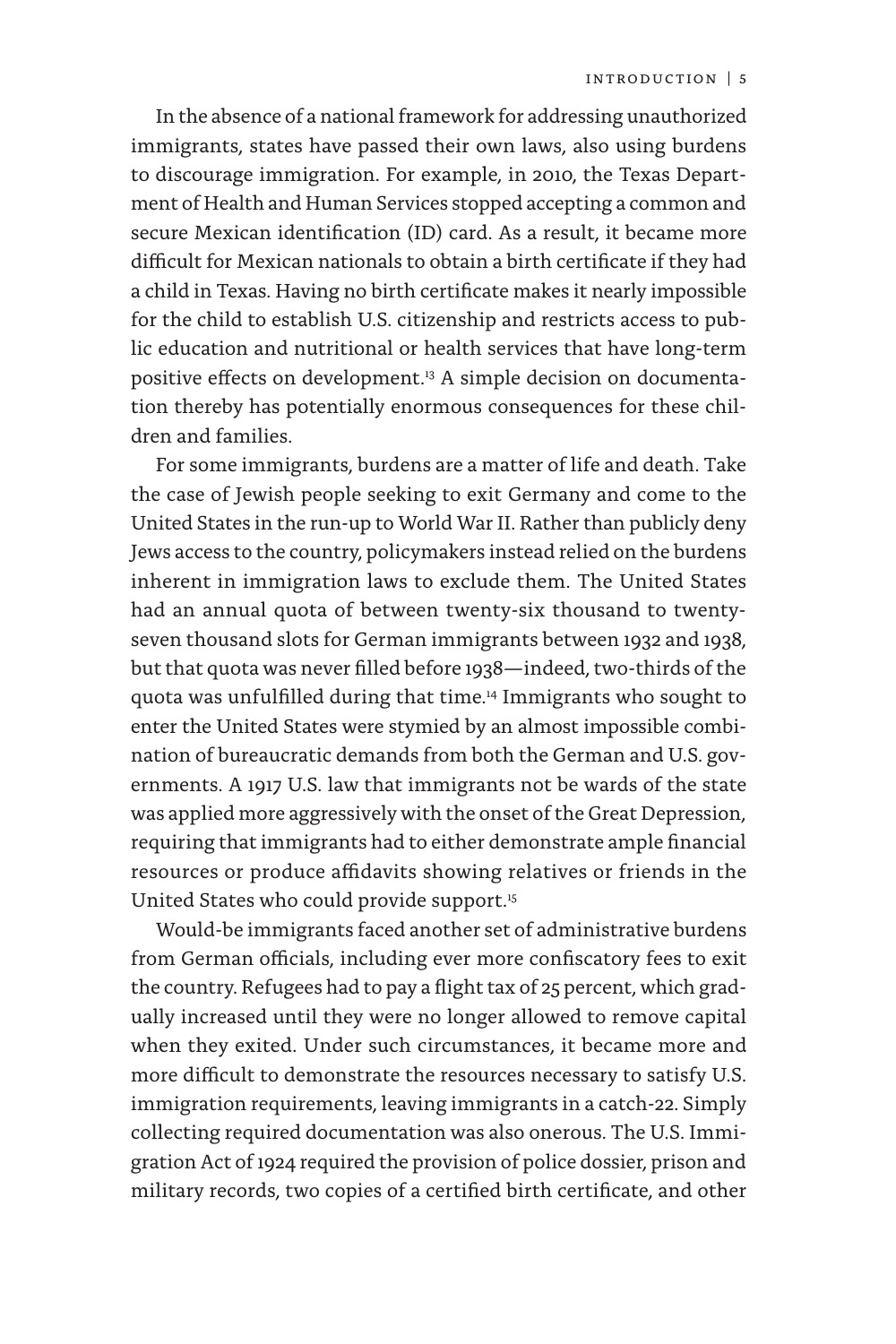#### 6 | ADMINISTRATIVE BURDEN

government records. For a German Jew fearful of a Nazi regime, collecting such documentation was rife with risk and nearly impossible for those who had already fled the country. But the U.S. State Department was unwilling to waive documentation requirements, justifying these restrictions as necessary because of the perceived public safety dangers from potential criminals entering the United States.<sup>16</sup>

Such burdens put would-be immigrants at the mercy of a hostile German bureaucracy that made it difficult, if not impossible, to satisfy the demands of the unwelcoming American bureaucracy. Many seeking to exit found themselves trapped. Quotas remained unfilled. Between 1933 and 1944, just over one hundred thousand German and Austrian Jews made it to the United States, a fraction of those who could have been saved under a less burdensome process.<sup>17</sup> Most who stayed perished.

## **Burdens Are Distributive**

Do burdens help or hurt some groups more than others?<sup>18</sup> If so, who are the winners and losers? We argue that those who are least advantaged tend to face more administrative burdens, even though they have fewer resources to manage and overcome them.

Burdens reinforce inequalities in access to rights, including the most basic of citizenship in a democracy: the right to vote. As discussed in chapter 2, burdens that make voting more onerous hit black voters, poor voters, and those with disabilities the hardest. Policies targeted toward the poor are more likely to be burdensome relative to universal policies that all use. Relative to the near 100 percent take-up for more universal programs, such as Social Security and Medicare, take-up rates by eligible beneficiaries of means-tested programs typically aimed at poor people in the United States are much lower: 40 to 60 percent for Supplemental Social Insurance, about 65 percent for the Supplemental Nutrition Assistance Program (SNAP, frequently referred to as food stamps), 30 to 60 percent of Unemployment Insurance benefits, about 50 to 70 percent for Medicaid.<sup>19</sup> For the Earned Income Tax Credit (EITC), a reimbursable tax credit tied to work for low-income earners, the take-up rate is about 80 percent.<sup>20</sup> Aid to Families with Dependent Children (AFDC) had an estimated take-up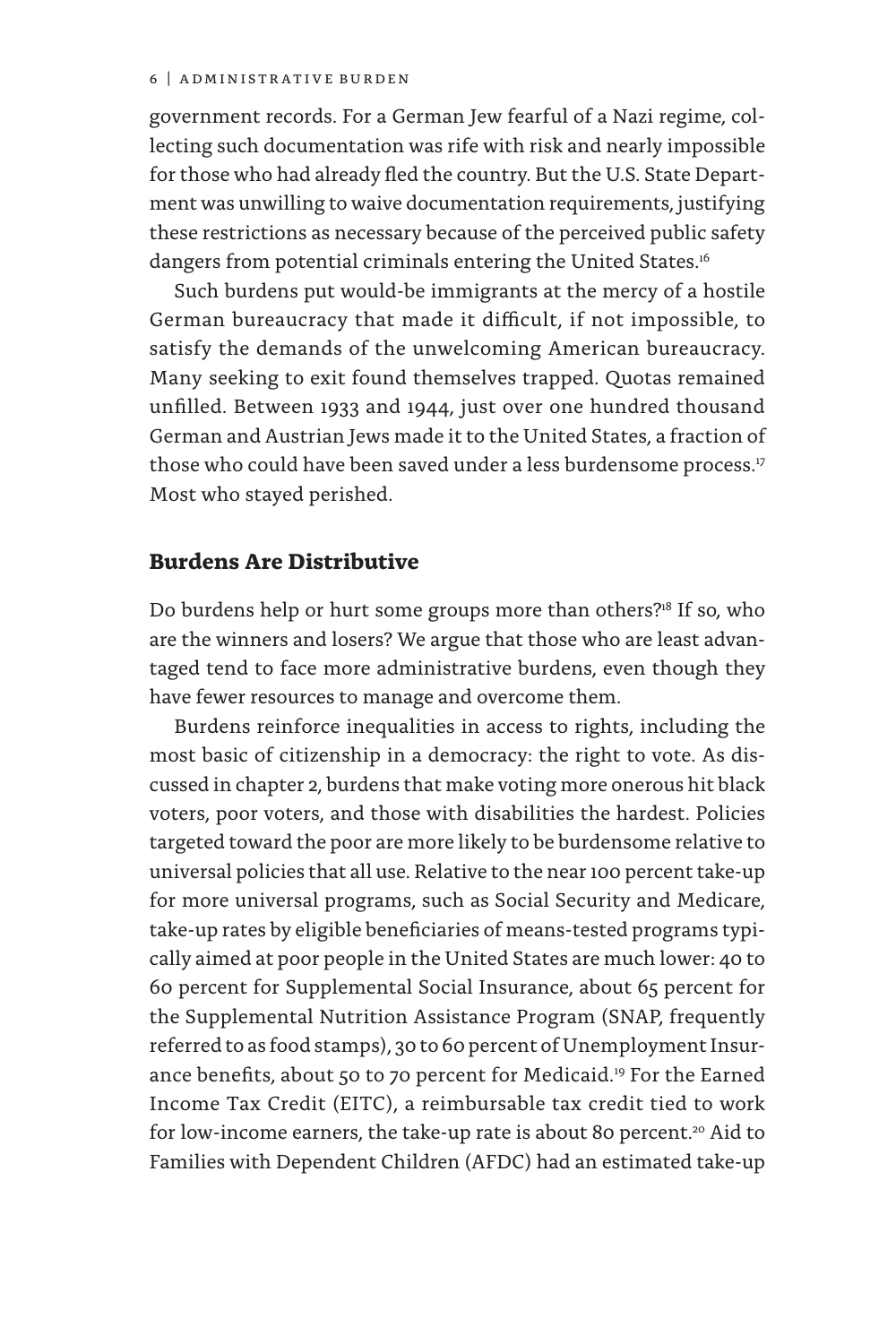rate of between 77 to 86 percent. Participation rates declined dramatically after 1990s welfare reform. Its successor, Temporary Assistance for Needy Families (TANF), has a much lower take-up rate, between 42 to 52 percent.<sup>21</sup> Means-tested programs, that is, programs conditional on financial status, must do more to distinguish between the eligible and ineligible but, in creating administrative processes to do so, add more burdens. Yet, as we show in chapter 9, more accessible programs are not inherently simple; rather, they are constructed that way.

Resources matter in overcoming burdens. For example, low-income students seeking to go to college benefit more from the provision of help than their wealthier peers who are already better advised. One experiment—which provided students with information packets that included a summary of appropriate schools given the student's achievement, the net costs of different colleges for students at different income levels, and a voucher for free college applications made low-income students 46 percent more likely to attend a selective institution than a control group that did not receive the information.<sup>22</sup> In some cases, having access to someone who can help negotiate the compliance burden of completing a form makes a difference. In another experiment, simply helping families complete the FAFSA form led to dramatic increases in applications and a 29 percent increase in actual college enrollment.<sup>23</sup> These examples illustrate both that individuals with fewer resources have more difficulty in overcoming burdens and that the resources needed to overcome burdens are not just financial. Forms of human capital, such as education, cognitive and noncognitive skills, or a social network, also matter.

For many Americans, especially poor Americans, the experience of government is the experience of burdens. Individuals applying for Medicaid are also likely to be applying for SNAP and possibly the EITC. These same individuals are also less likely to have IDs or live in neighborhoods that provide enough polling places, making it harder to access the right to vote. Poor women are disproportionately more likely to have unplanned pregnancies and also to need access to abortion services—which many states are making more difficult to access. If their children are to go on to postsecondary school, they can look forward to the overwhelming and frustrating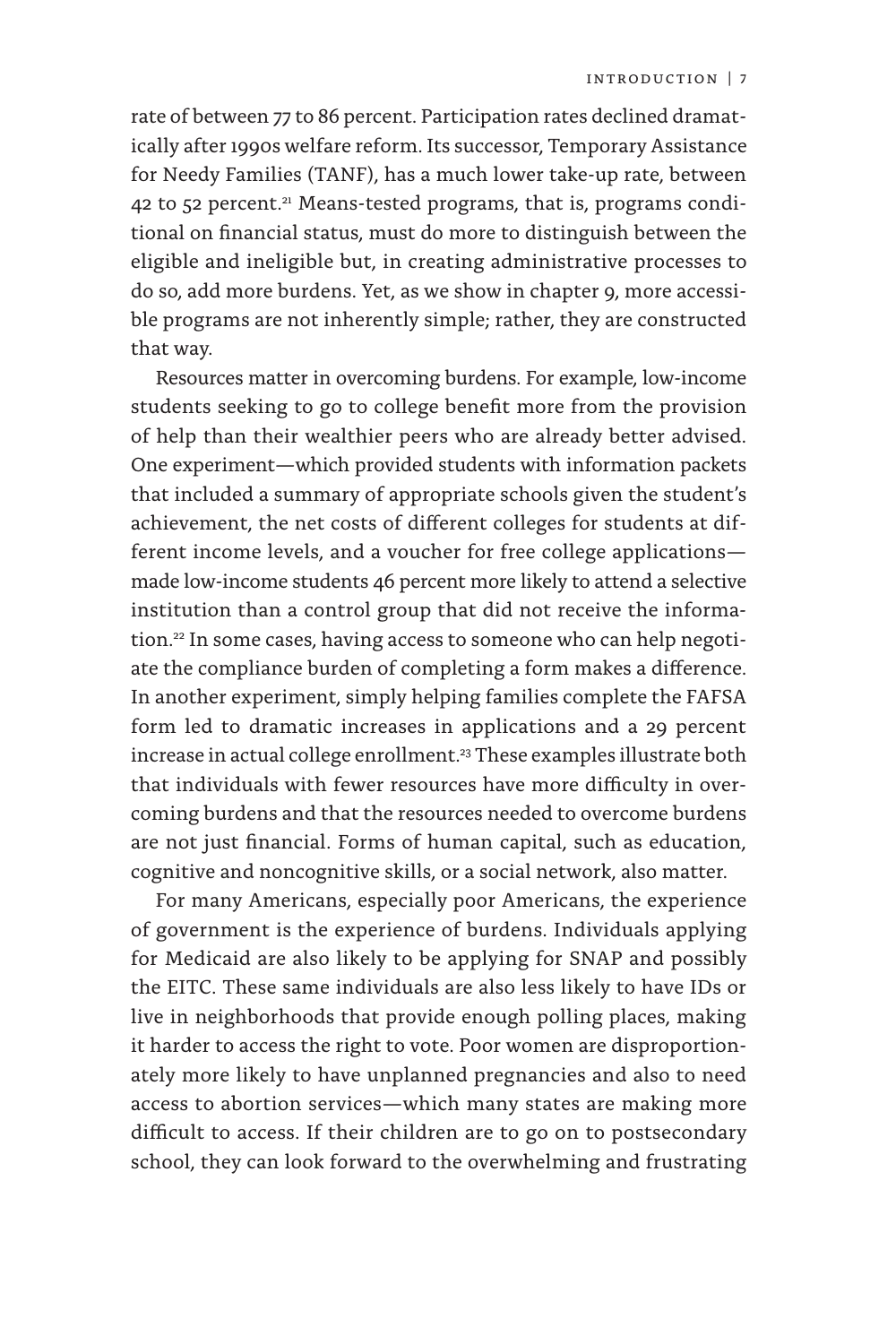8 | ADM IN ISTRATIVE BURDEN

financial aid process. In short, not only are policies targeted at the poor more burdensome, but the poor are also more likely to experience government as routinely burdensome.

## **Burdens Are Constructed**

Administrative burdens are the product of administrative and political choices. In some cases, burdens are necessary to protect important political values, though those making these choices may fail to understand the implications that follow. But in many cases, as we make clear in the chapters that follow, political actors often see burdens as a policy tool to achieve an ideological goal.

Such political choices can be reflected in the maintenance of burdens even when changing circumstances call for governments to minimize them. The failure of the American administrative state to adapt Depression-era burdens on immigrants in the face of an increasingly desperate situation for refugees in Europe is an example of how not acting is itself a choice. Legislative bills to ease burdens on immigrants, such as exempting refugees from the need to document that they would not become a public charge, failed to get a hearing.<sup>24</sup> Once the war began, Congress and the State Department increased restrictions under the justification that immigrants posed a security risk as potential spies or saboteurs.<sup>25</sup> In 1943, the new State Department visa application form was four feet long.<sup>26</sup>

Political choices about burdens can be amplified or undercut by administrative actors. In the case of immigrants, the passive response of the U.S. government was compounded by a State Department that used its discretion to harden rather than relax administrative burdens. As early as 1930, consuls in Germany were directed by the State Department to limit the issuance of visas to no more than 10 percent of the allocated quota.<sup>27</sup> Administrative burdens became a mechanism to achieve this goal. As World War II came to a close, and the grim fate of Jews who had stayed in Germany became apparent, the Treasury Department issued a scathing attack on the U.S. government in general and the State Department in particular. In its "Report to the Secretary on the Acquiescence of this Government in the Murder of the Jews," the Treasury identified the power of individual administrators to obstruct immigration. For example, Breckinridge Long, assistant secretary of state, described as an anti-Semite and nativist, used his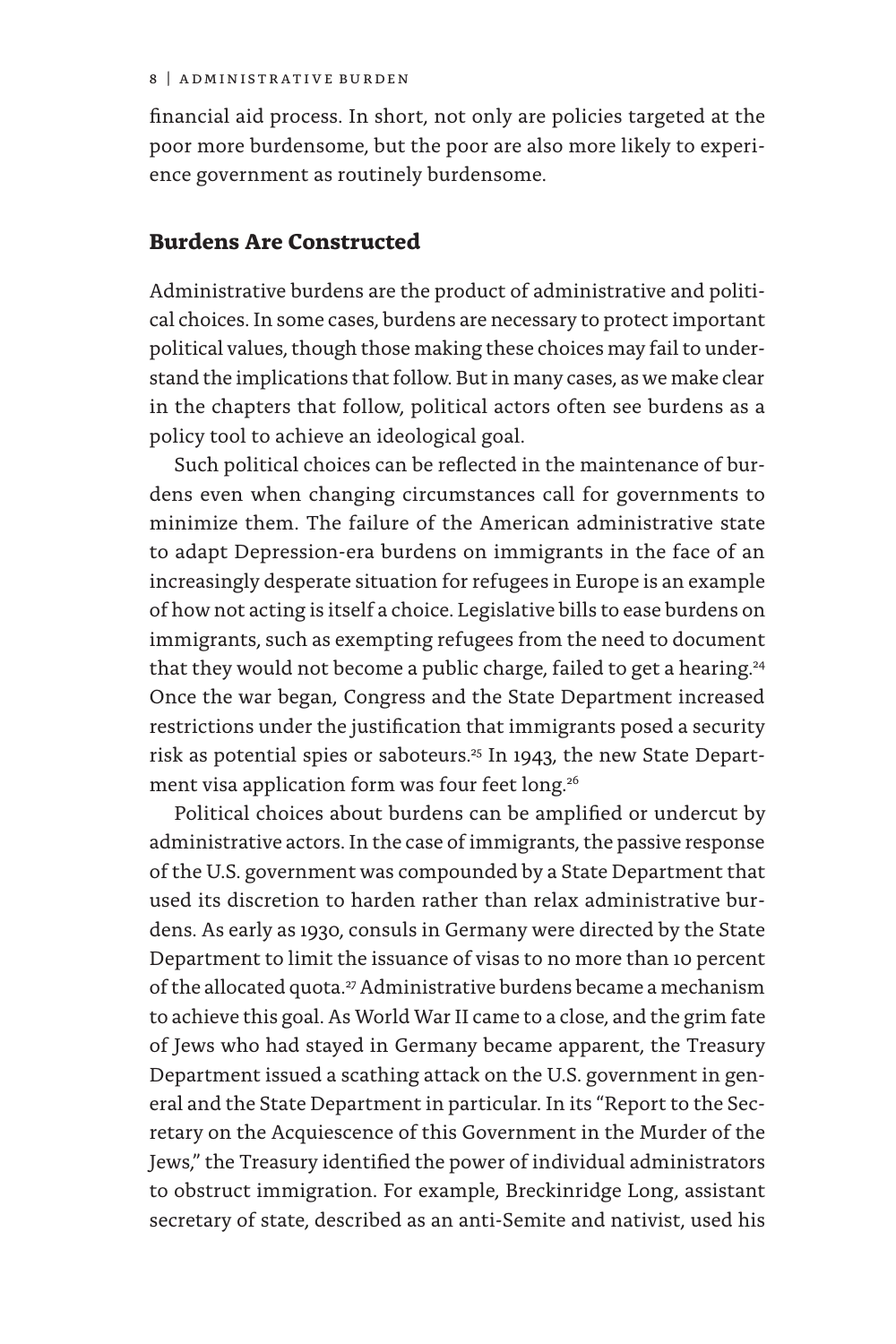bureaucratic power to block a variety of efforts to help migrants.<sup>28</sup> For instance, he crafted a State Department memo in 1940 guiding the obstruction of visas. Long could take such actions in the knowledge that Congress "would certainly not object to administrative devices to limit immigration."<sup>29</sup>

These political choices are present not only in extraordinary circumstances. They are also present in the most mundane encounters with government that nearly all people experience. Let us return to our example of paying taxes. The friction of the tax process is largely unnecessary and represents a political choice. Taxes may be inevitable, but the process of paying them could be simpler for most people in the United States. Indeed, taxpayers in some other developed countries would find the U.S. process baffling. They do not encounter the array of forms or documentation requirements that Americans associate with April 15. For them, the cost of paying taxes is the taxes themselves. Americans pay the taxes, but also face the costs of a process that is bewildering and frustrating.

A less burdensome alternative exists. When we submit our tax returns, we are usually not giving the government much new information. Employers and financial organizations have already shared income data. For an estimated 40 percent of taxpayers, the situation is simple enough that the Internal Revenue Service (IRS) could pre-calculate the estimated tax liability or refund.<sup>30</sup> The taxpayer would be presented with a record of these data and decide whether they agree (by checking a box and completing the process) or not (requiring them to complete the traditional tax reporting process). Sometimes called *return-free filing*, this approach uses a strategy we discuss more in this book, which relies on a mixture of administrative data and technology to reduce burdens. A Brookings Institution report suggests that such a system could both save an estimated \$2 billion and 225 million hours if implemented in the United States as well as reduce the anxiety that comes with the possibility that the taxpayer may not have included all of the relevant documentation.<sup>31</sup> Even taxpayers who do not use the pre-prepared form because of more complex tax situations would still benefit by being able to download government tax data, reducing their compliance burden.

In fact, such a system already exists in America, though few know about it or have benefited from it. Since 2005, the state of California piloted a program called ReadyReturn for a tiny fraction of taxpayers,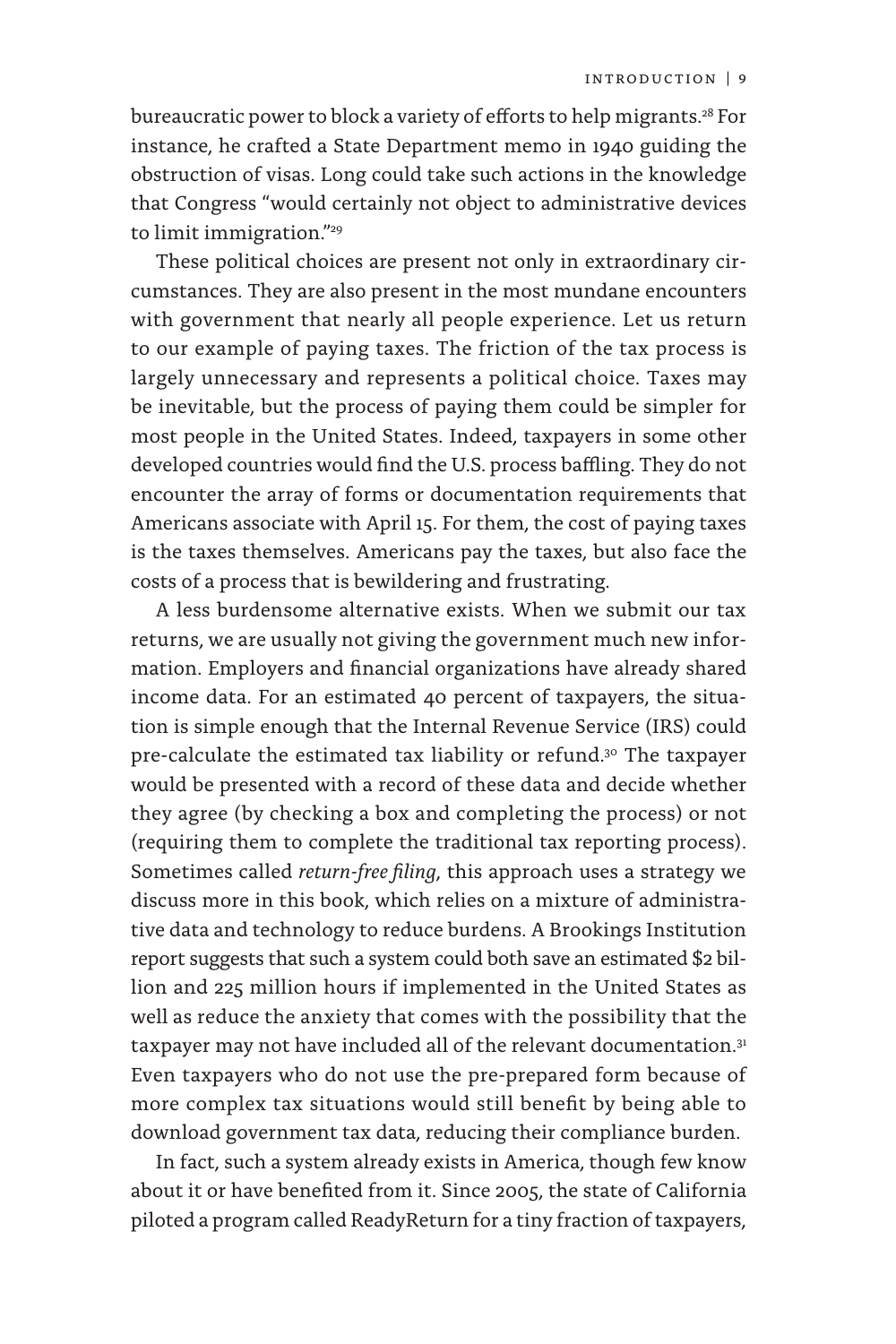usually less than one hundred thousand. Those who used it gave the system high marks for helping them save both time and money. ReadyReturn files are vastly cheaper for the state to process relative to paper returns, and taxpayer errors are minimized.<sup>32</sup> So why has this model not been adopted more broadly in other states or at the national level? The answer is that it faces intense opposition, driven partly by companies who benefit from the existing process and partly by political ideology.

As the Obama administration pushed to expand return-free filing, Intuit—the maker of the tax preparation product TurboTax—spent heavily in opposition, including \$13 million in federal lobbying and a million dollars to oppose a candidate for the California comptroller who supported ReadyReturn.<sup>33</sup> Intuit has also invested in building the appearance of a local opposition to return-free filing by hiring lobbyists to persuade trusted community leaders to write op-eds and letters to Congress against it.34 The designer of ReadyReturn had been contacted by other states interested in adopting this innovation, but those calls stopped in light of Intuit's opposition. "It was a huge signal to politicians everywhere how much Intuit cares about this. People in other states who had been interested in it started saying, 'We just don't want to pick a fight with Intuit.'"35

Intuit's opposition is understandable. Burdens for taxpayers are business opportunities for tax preparers. Such burdens are also viewed as valuable to the degree that they serve the political goal of eroding support for both paying taxes and for government itself. Conservative opposition to simplifying the process of paying taxes is not new. "Taxes should hurt," declared Governor Ronald Reagan when he opposed the adoption of withholding of state taxes in California.36 The logic behind this opposition is that when the process of paying taxes generates a more memorable and negative friction, people are more aware of and less supportive of taxation itself. Americans for Tax Reform, the most visible and effective anti-tax group in the United States, has also campaigned against return-free filing.

The example shows how burdens can be imposed by government but can also be minimized by creative design to shift burdens away from citizens and onto the government. Such a shift would require an investment in government capacity and resources but give citizens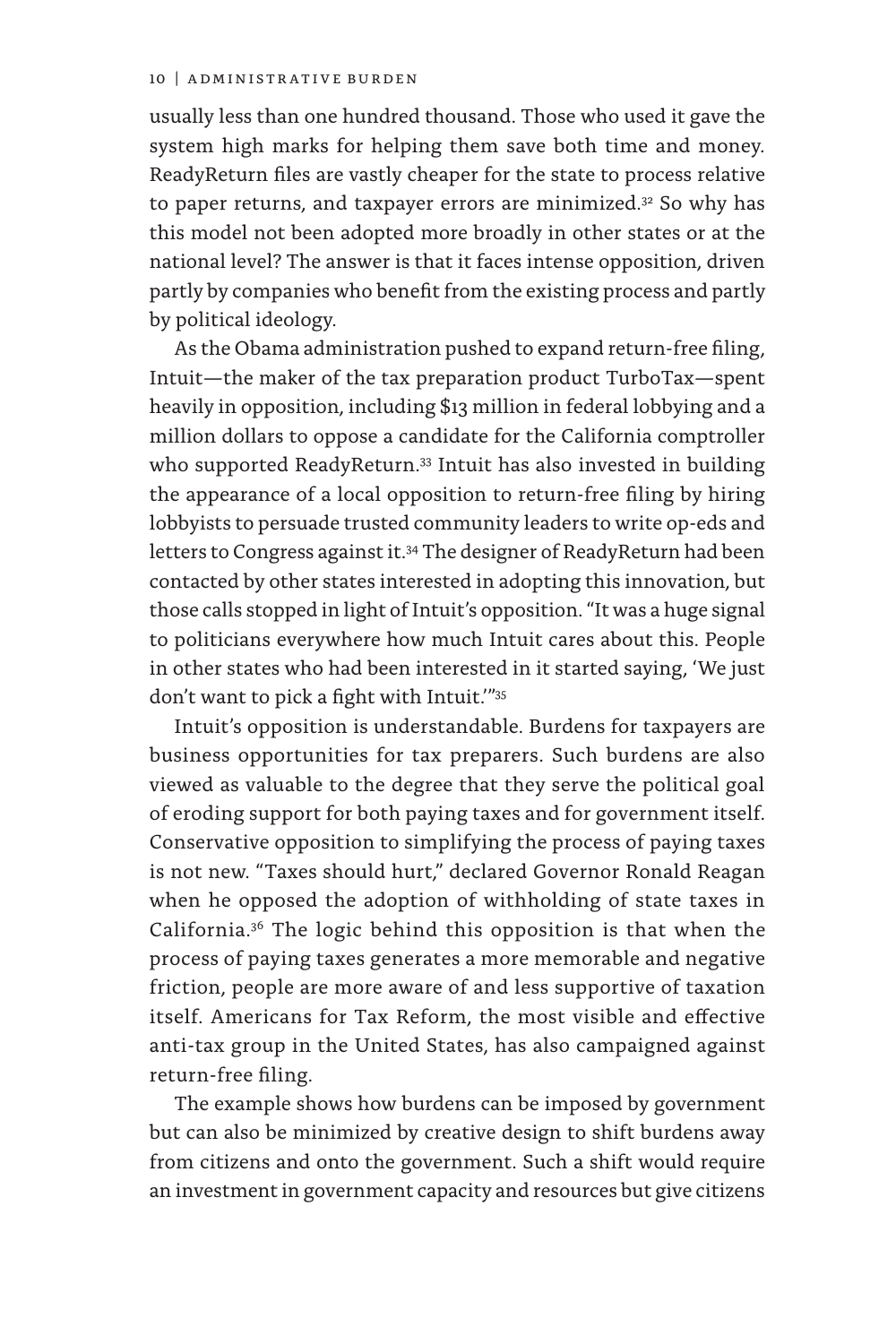real reason to believe their government is working to improve their lives. Austin Goolsbee, a former chair of the Council of Economic Advisers, has championed return-free filing: "For the cost of modernizing the computer matching system within the I.R.S. and the Social Security Administration, we could eliminate the compliance burden for more than one-third of American taxpayers."37

This same opportunity—investments in modernizing government's capacity in return for minimizing citizen's experience of burdens—exists in multiple policy settings. Throughout this book, we point to examples of burdens being increased and reduced, shifted from the citizen to the state and vice versa; in our concluding chapter, we provide a template for action. But the tax case also illustrates that burdens are often the function of political processes, sometimes maintained even when a better option is technically feasible. Further, it shows how political actors will use disingenuous arguments to rationalize the imposition of burdens. Anti-tax groups justify their opposition to simpler tax returns by saying that government cannot be trusted to estimate data it collects from its citizens, even though they must use the data reported to them by employers and made available to employees. An even more befuddling argument against simplifying tax preparation comes from Intuit: filling out needless tax forms is a form of citizen participation and empowerment. $38$  By this logic, the most participatory democracy is the one that condemns citizens to spend their days wrestling with Kafkaesque bureaucracies.

Although politics matters, so does administrative capacity. Chapter 4's discussion of the Affordable Care Act (ACA), informally known as Obamacare, describes a natural experiment of sorts. States that politically opposed the ACA used administrative procedures to make it difficult for people to enroll in health insurance. The Trump administration limited ACA advertising and shortened public enrollment periods to achieve the same goal. But low administrative capacity also created burdens among governments supportive of the ACA. Most prominently, the Obama administration presided over a disastrous rollout of the federal exchange. State governments that wanted to take advantage of ACA struggled to make new processes accessible to citizens. The overriding lesson is that opportunities to shift administrative burdens away from individuals depends on a mixture of political will and administrative capacity. In some cases,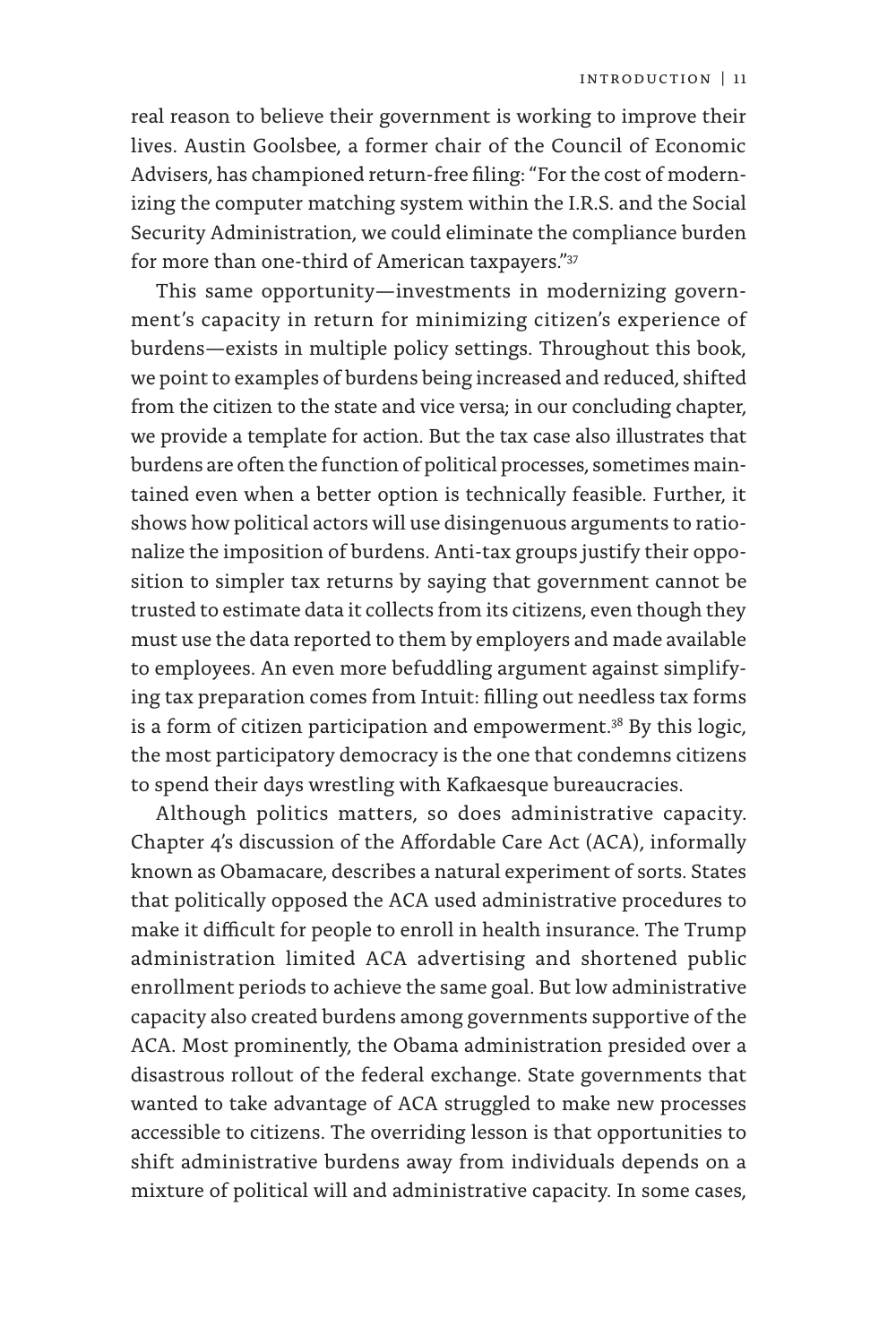that capacity comes not just from government but also from nonprofit or private actors who can help the citizen shoulder burdens.

## **Basic Assumptions About Burdens**

Are burdens always bad? Of course not! Some are unavoidable. The government has a legitimate interest in imposing some costs on citizens. The design of public policies reflects the often-competing values we expect from our government.<sup>39</sup> Citizens want government services to be efficient and free from fraud. It follows that an administrator tasked with implementing, for example, a means-tested program needs to distinguish between those eligible and ineligible for that program. Let us assume a happy scenario in which burdens deterred fraud and had no negative effect on program participation. In such a scenario, burdens are relatively easy to justify, though there may be ways that reduce costs while still protecting key values.

This book explores other cases, in which burdens are harder to justify. What about a second potential scenario, when costs imposed on individuals may provide some benefit, such as minimizing fraud, but impede other public values we care about, such as access, equality, or a program mission of reducing poverty? This is more troubling. It is fair to examine our tolerance for burdens under such circumstances. Is it justifiable if one case of fraud were prevented for each eligible person who no longer participated? Perhaps. What about one case of fraud for every ten or even one hundred eligible people who no longer received benefits? In such a case, we might decide that though burdens have an important value, the costs are too high, motivating us to find other ways to achieve the goal of deterring fraud, or even increasing our tolerance of fraud. But to make that decision, we first need a framework to identify burdens, their costs, and their benefits.

A third scenario is that burdens are imposed to achieve a purported goal but in reality have no tangible relationship with that goal. There might be little evidence of the fraud in the first place, making the burdens ineffective. Such is the case for laws that make voting harder, such as voter ID requirements (see chapter 2). It could be that the burdens are logically unrelated to the purported outcome. For example, burdens imposed on women seeking abortion are justified on the basis of protecting women's health, even though no evidence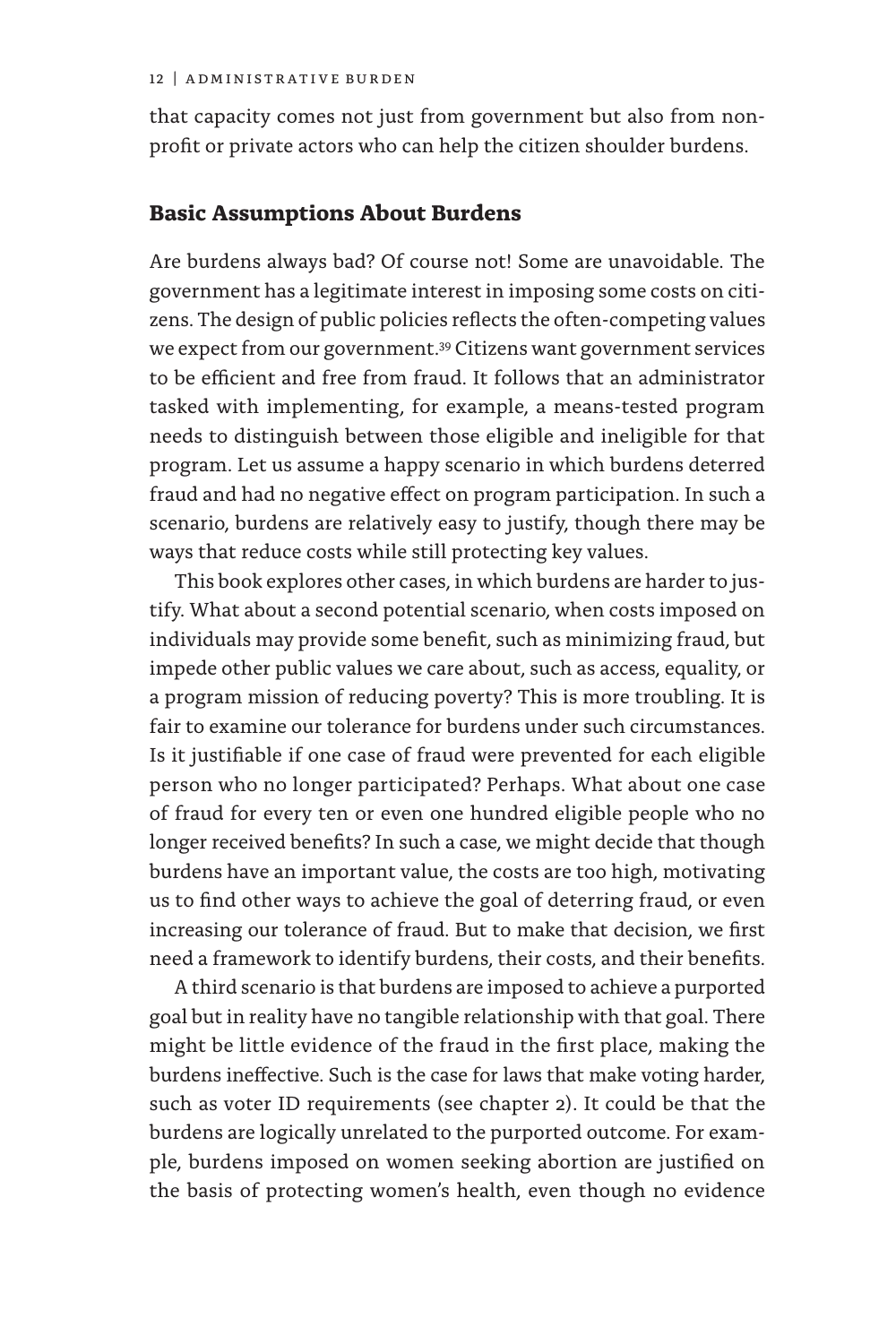indicates that they do so, and some suggests that they may in fact worsen women's health (see chapter 3). In this scenario, it seems fair to conclude that limiting citizen access to a service is the tacit goal being pursued.

This book addresses all of these scenarios, but we focus on cases in which the value of burdens seems at best debatable and at worse entirely unjustified. Does this imply that the book strikes a normative stance? Yes: we make a number of normative assumptions that are worth being explicit about now, and return to them in the final chapter.

First, citizens are better off when public programs are designed to be simple, accessible, and respectful of the citizens they encounter. Most people would agree that if the public sector provides a service, it should be one that is visible enough to be seen, simple enough to comply with, and not psychologically taxing.

Second, burdens should be minimized to the greatest extent consistent with protecting important public values, such as cost and program integrity. Third, considerations of burden should be evidence based, identifying the multiple values involved and the likely effects of burdens on those values, and informed by logic and empirical evidence rather than by political rhetoric.

Fourth, because burdens can affect some groups more than others, we should be especially attentive to costs on those with limited resources or in programs that are specifically to help those with limited means. One corollary to this principle is that when policies affect large numbers of people, such as voting or Social Security, reducing burdens has a greater social benefit. Broadly accessible programs can reach more people, and therefore be more likely to achieve policy goals, whether it be reducing poverty, encouraging work, or fostering better health. A second corollary is that the public officials should explicitly consider the challenges for those who have the greatest difficulties in overcoming burdens. For any particular set of burdens, some groups will struggle more than others. For example, in chapter 6, we examine the particular challenges that older adults face in accessing SNAP benefits. When possible, burdens should be designed to be minimal enough to not exclude those that struggle with them the most. Having fewer hoops to jump through implies that those with fewer resources have a greater opportunity to participate and less risk